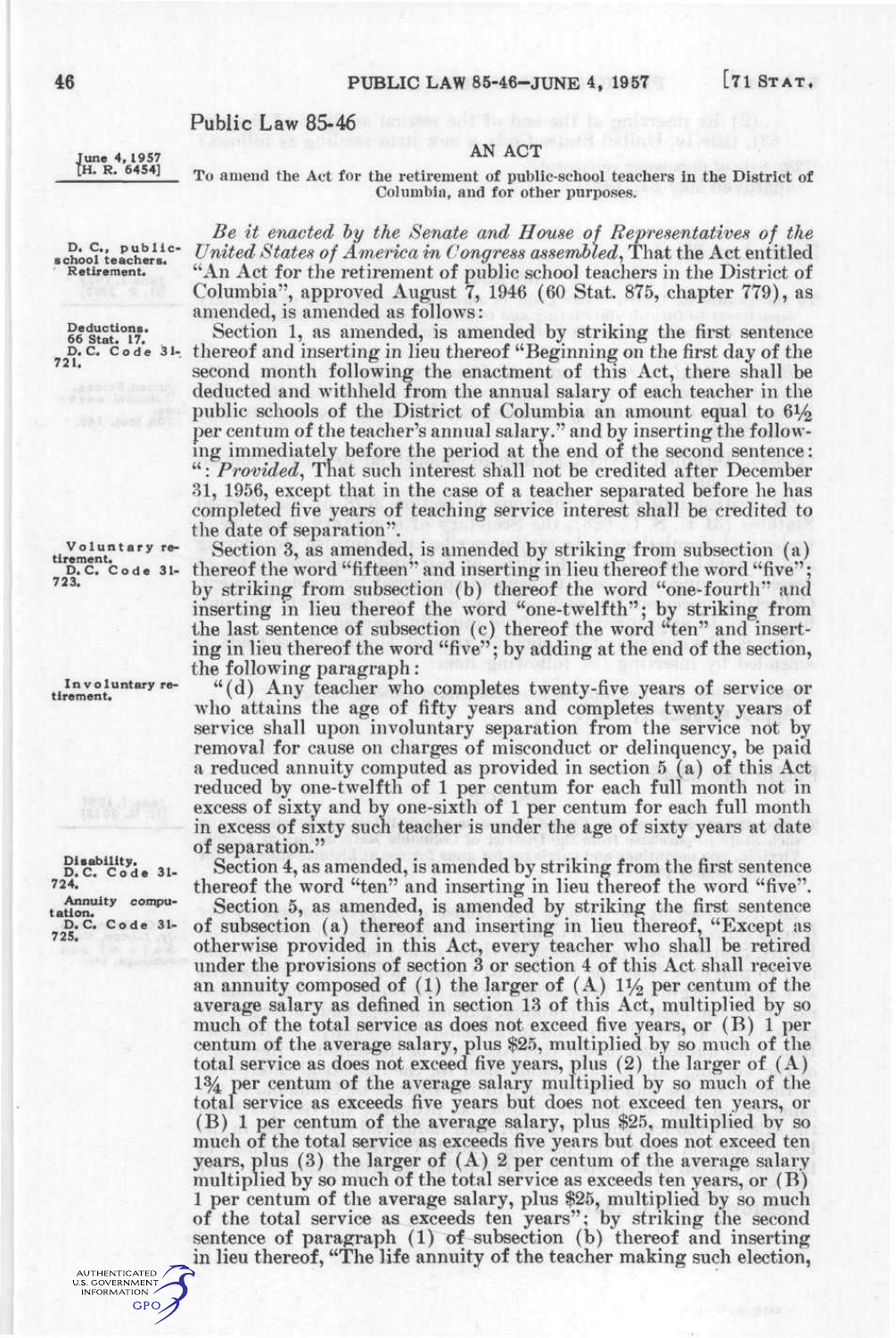excluding any increase because of retirement under section 4 of this Act, shall be reduced by  $2\frac{1}{2}$  per centum of so much thereof as does not exceed \$2,400 and by 10 per centum of so much thereof as exceeds \$2,400."

Section 6, as amended, is amended to read as follows: "The annuity  $\frac{D}{726}$ . Code 31of a teacher retiring under section 4 shall be at least (1) 40 per centum of the average salary or (2) the sum obtained under section 5 after increasing his total service by the period elapsing between the date of separation and the date he attains the age of sixty years, whichever is the lesser."

Section 8, as amended, is amended by striking item (d) from the second sentence thereof and inserting in lieu thereof, "(d) periods of honorable active service in the Army, Navy, Air Force, Marme Corps, or Coast Guard of the United States (but not the National Guard except when ordered to active duty in the service of the United States) prior to the date of the separation upon which title to annuity is based; except that, if a teacher is awarded retired pay on account of military service, his military service shall not be included, unless such retired pay is awarded on account of a service-connected disability (1) incurred in combat with an enemy of the United States or (2) caused by an instrumentality of war and incurred in line of duty during an enlistment or employment as provided in Veterans Regulation Numbered 1 (a), part 1, paragraph 1, or is awarded under title III of Public Law 810, Eightieth Congress.": by striking from the fourth proviso thereof the words "in time of war"; by inserting the words "Air Force" after the word "Navy" in item (e) of the second sentence of section 8; and by adding at the end of section 8 the following paragraphs:

"A teacher who during the period of any war, or of any national emergency as proclaimed by the President or declared by the Congress, has left or leaves his position to enter the military service, as defined in this section, shall not be considered, for the purposes of this  $Act$ , as separated from his teaching position by reason of such military service, unless he shall apply for and receive a lump-sum benefit under this Act, except that such teacher shall not be considered as retaining his teaching position beyond six months after the date of the approval of this Act or the expiration of five years of such military service, whichever is later.

."Nothing in this Act shall affect the right of a teacher to retired pay, pension, or compensation in addition to the annuity herein provided."

Section 9, as amended, is amended by striking from the first sentence of subsection (a) the word "ten" and inserting in lieu thereof the word "five"; by inserting after the word "widow" wherever it appears in subsection (b) paragraphs (1) and (2), the words "or dependent widower"; by striking from the first sentence of subsection (b), paragraph (1) thereof the phrase "or following the widow's attainment of age fifty, whichever is the later" and adding at the end of such subsection the phrase "or upon the widower's becoming capable of self-support." ; by striking the last two sentences of subsection (b), paragraph (2) thereof; by striking paragraphs (3) and (4) of subsection (b) thereof and inserting in lieu thereof the following paragraph:

"(3) If any teacher to whom this Act applies shall die after completing five years of service in the public schools of the District of Columbia or after having retired under the provisions of section 3 or section 4 of this Act and is survived by a wife or husband, each surviving child who received more than one-half of his support from the teacher shall be paid an annuity equal to the smallest of (a) 40 per centum of the teacher's average salary divided by the number of chil-

**D. C. Code 31-**<br>728.

38 USC ch. 12A.<br>62 Stat. 1087. **62 Stat. 1087. lOUSCapp. 1036 note. 34 us e app. note.** 

Deferred annuity.<br> **D. C.** Code 31-<br> **729.** 

**Survivor b e n e • fits.**